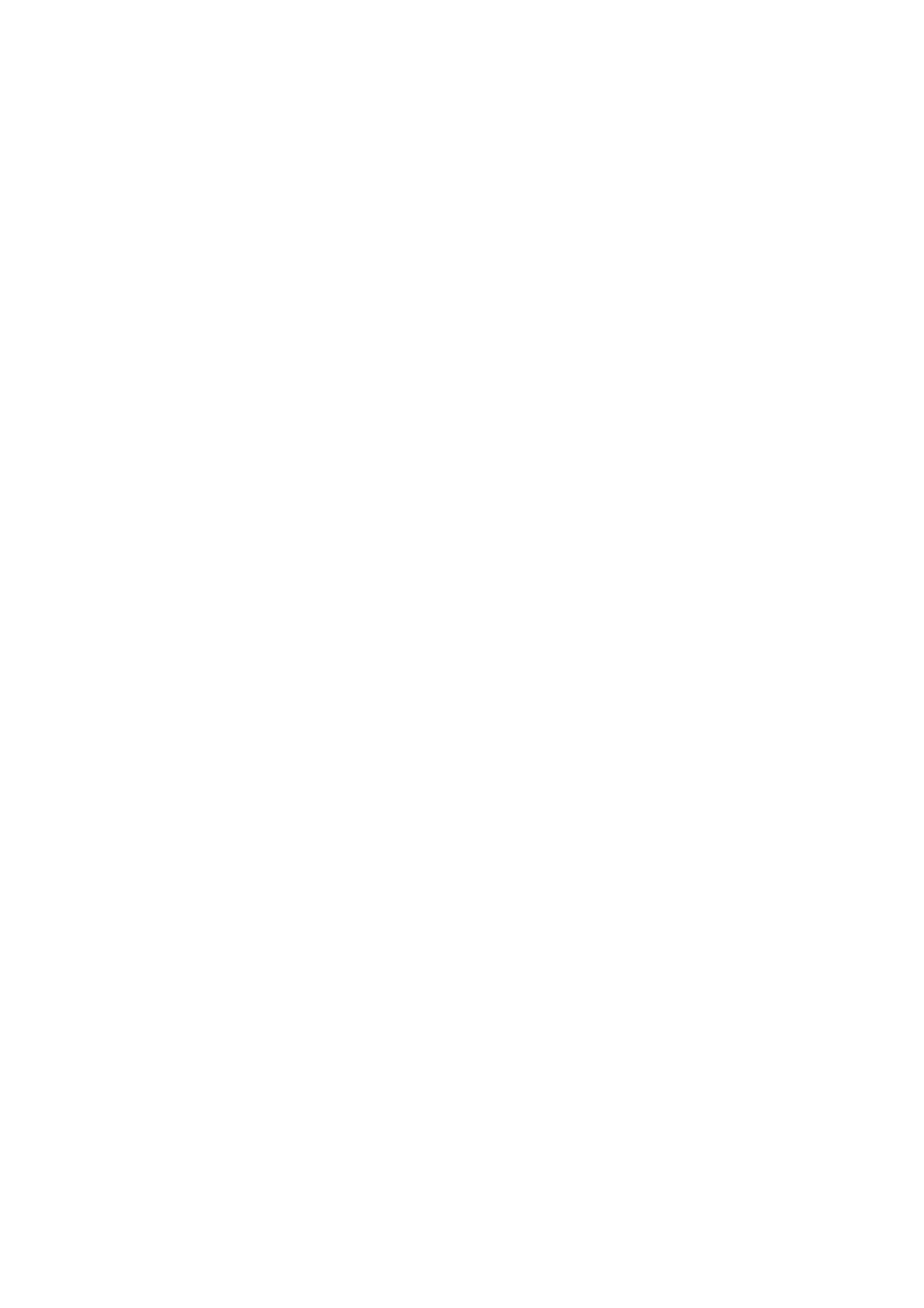# **Introduction**

# **The Public Interest Advocacy Centre**

The Public Interest Advocacy Centre (PIAC) is an independent, non-profit law and policy organisation that works for a fair, just and democratic society, empowering citizens, consumers and communities by taking strategic action on public interest issues.

PIAC identifies public interest issues and, where possible and appropriate, works cooperatively with other organisations to advocate for individuals and groups affected. PIAC seeks to:

- expose and redress unjust or unsafe practices, deficient laws or policies;
- promote accountable, transparent and responsive government;
- encourage, influence and inform public debate on issues affecting legal and democratic rights; and
- promote the development of law that reflects the public interest;
- develop and assist community organisations with a public interest focus to pursue the interests of the communities they represent;
- develop models to respond to unmet legal need; and
- maintain an effective and sustainable organisation.

Established in July 1982 as an initiative of the (then) Law Foundation of New South Wales, with support from the NSW Legal Aid Commission, PIAC was the first, and remains the only broadly based public interest legal centre in Australia. Financial support for PIAC comes primarily from the NSW Public Purpose Fund and the Commonwealth and State Community Legal Services Program. PIAC also receives funding from the Industry and Investment NSW for its work on energy and water, and from Allens Arthur Robinson for its Indigenous Justice Program. PIAC also generates income from project and case grants, seminars, consultancy fees, donations and recovery of costs in legal actions.

# **Background to this submission**

PIAC welcomes the opportunity to take part in the NSW Government's review of the Commonwealth Government's *Ten Year Roadmap for National Mental Health Reform* (the Roadmap). PIAC believes that in order for the high rates of mental illness in Australia to be reduced, a national, coordinated strategy such as the Roadmap is essential.

Much of PIAC's law reform and litigation work in the areas of health, homelessness and prisons and detention is centered on ensuring the right of vulnerable people to appropriate and effective mental health treatment and support. On the basis of this experience, this submission provides comment on a number of the Roadmap's Key Directions and provides specific detail on how these directions can be implemented in practice. This submission also focuses on the need for the Roadmap to be amended to include specific targets and measures, as well as timeframes for implementation.

# **General comments**

# **Lack of targeted and specific measures**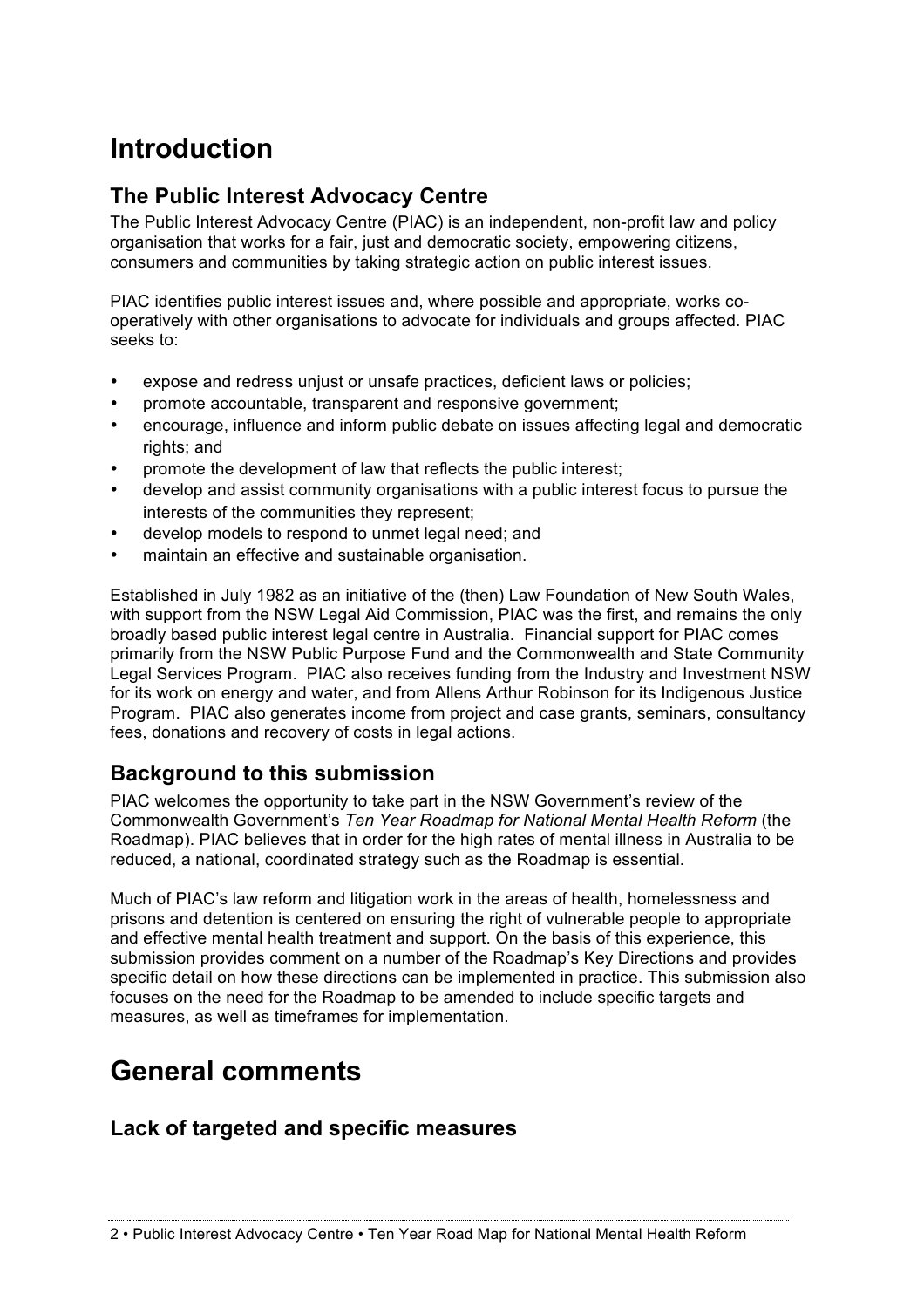PIAC is concerned that the Roadmap, in its draft form, does not contain specific and evidence-based measures to reduce the high rates of mental illness in Australia. While the Roadmap contains a list of 'short-term' and 'long-term' action items under each Key Direction, these items are exceedingly vague, make no reference to available data (or identify gaps in data and establish a system for collecting it) and provide no timeline for ensuring the compliance of government agencies.

For example, Key Direction 2 commits the Commonwealth Government to 'encouraging court diversion programs, where appropriate' without reference to data demonstrating the necessity for court diversion or to any evaluation conducted on the effectiveness of diversionary mechanisms already existing in various states and territories. Where appropriate data is not in existence, the Roadmap should clearly detail a process (including consultation with the non-government sector) for ensuring it is obtained. Where such data is available, it should be used to develop specific measures that should also detail the relevant government agency with responsibility for its implementation and a timeframe.

PIAC also is concerned about the lack of a comprehensive system for evaluation of action items under the Roadmap and believes the general 'how will we know we are doing better?' section should be redrafted to incorporate such as system.

## *Recommendation One*

*That the Roadmap use evidence-based measures to identify gaps in mental health policy and practice in Australia. The Roadmap should also provide detail of government agencies with responsibility for implementation of these measures, specific timeframes and a comprehensive system for evaluation.* 

# **Key Direction 1**

# **Prevention of suicide**

PIAC welcomes the Roadmap's identification of the need to provide effective policy responses to the issue of suicide prevention. However, PIAC is concerned that in its draft form, the Roadmap fails to acknowledge the considerable levels of suicide in Australian correctional facilities.

A large number of studies have highlighted the significant incidence of suicide and self-harm in prisons. According to the Australian Institute of Criminology, which is responsible for compiling national statistics on deaths in custody, the number of prison deaths since 2006 has risen nationwide, despite the size of the Australian prison population remaining fairly stable. In the decade to 2008, the last year for which verifiable figures are available, 471 people died in Australian prison custody, an increase of nearly 50% from the decade to 1989. $<sup>1</sup>$  A review into the number of suicides in New South Wales prisons from 1 January</sup> 1995 to 31 December 2005, *Suicide in New South Wales Prisons, 1995-2005: towards a better understanding,* found a total of 92 cases were identified as deaths by suicide in this period.<sup>2</sup> This represented 41 per cent of all deaths in custody for this period. Those on remand or serving a sentence of less than 6 months accounted for 64 per cent of all suicides

 <sup>1</sup> Figures discussed in Inga Ting 'Deaths in custody: 20 years after a royal commission, prison deaths are rising, *Crikey* (online) 15 April 2011 <http://www.crikey.com.au/2011/04/15/deaths-in-custody-20yrs-aftera-royal-commission-why-are-fatalities-rising/>

<sup>2</sup> Colman O'Driscoll (et al) 'Suicide in New South Wales Prisons, 1995-2005: towards a better understanding', *Australian and New Zealand Journal of Psychiatry* (2007) 41(6) 519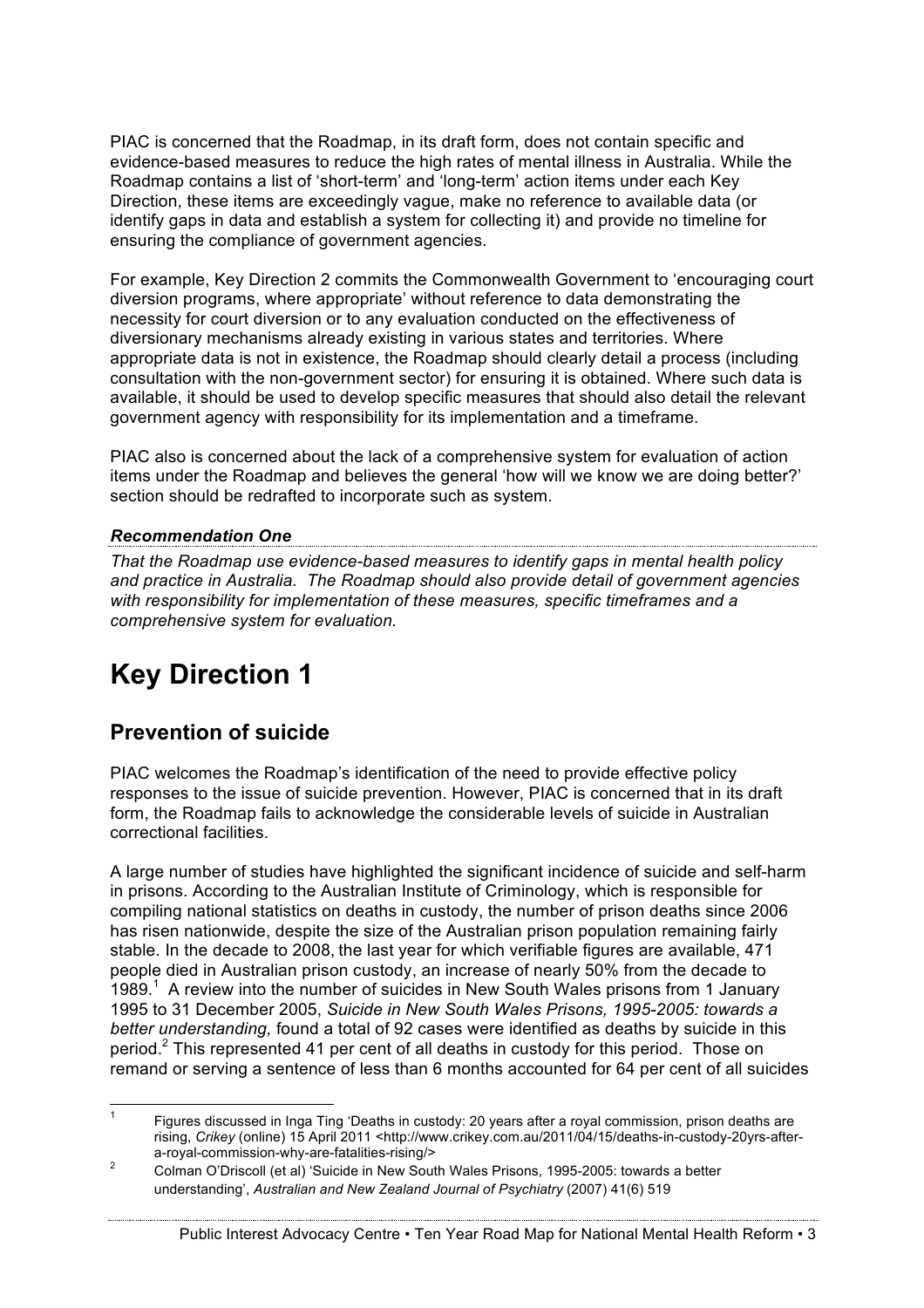in NSW custody, with 75 per cent occurring within 6 months of incarceration. This report also found the rate of suicide in prisons was ten times the level of death by suicide in the NSW community. A study conducted by *Crikey* for the period 2001-2009 found 59 deaths by suicides in NSW prisons.<sup>3</sup>

PIAC believes that for the Roadmap to make 'efforts to prevent suicide' it must consider and implement effective responses to suicide in correctional facilities.

#### *Recommendation Two*

*That the Roadmap specifically list reduction of suicide among people in correctional facilities under Key Direction 1.* 

#### **A national approach to suicide prevention in prisons**

In order to reduce the high incidence of suicide and self-harm in prisons, the Roadmap should commit to the development of a nationally consistent approach to the provision of support for prisoners identified as being 'at risk'. As the provision of health services to prisoners is currently the responsibility of states and territories, there is no consistency in suicide prevention approaches in correctional facilities. In NSW, the current approach to the prevention of suicide in prison is through the use of 'safe cells'.<sup>4</sup> Safe Cells are purpose built prison cells designed to minimise the opportunity for the prisoners to deliberately or accidently harm themselves. According to Crikey, safe cells are designed "to minimise the opportunities of self harm, so therefore it's got no hanging points, they've got special blankets, it has camera observation and nothing sharp or unscrewable".<sup>5</sup> They are used for the involuntary seclusion of inmates who are considered at risk of self-harm.

There have been a number of concerns expressed about the use of safe cells in NSW including that prisoners at risk of suicide avoid disclosing intent suicide/self-harm in order to avoid placement in such cells and that being placed in such a cell actually increases risk of suicide post-release.<sup>6</sup> PIAC notes a range of alternative mechanisms are in place in other jurisdictions, including the use of 'step-down' procedures in Victoria which have demonstrated to be effective in reducing rates of suicide and self-harm.<sup>7</sup>

PIAC believes in order to reduce the high rates of suicide in prisons, that the Australian Government through the Roadmap should conduct an investigation of best practice mechanisms to provide support to at-risk prisoners. The Roadmap should also contain a commitment to ensure these best practice mechanisms are implemented in a nationally consistent policy response.

#### *Recommendation Three*

*That the Roadmap commit to reviewing best practice guidelines and the implementation of a nationally consistent approach to assist people identified as being at risk of suicide in prison.* 

# **Coronial Inquests**

#### 4 • Public Interest Advocacy Centre • Ten Year Road Map for National Mental Health Reform

 <sup>3</sup> Inga Ting, 'Deaths in custody: authorities ignore warnings on hanging points' *Crikey* (online) 15 June 2011 <sup>4</sup> Christopher Crocos (et al), 'The use of safe cells in the management of suicidal and violent prisoners'

<sup>(2001) 9</sup> *Australasian Psychiatry* 47. <sup>5</sup> Inga Ting '*Deaths in custody: 20 years after a royal commission* <sup>6</sup> Christopher Crocos (et al) 'The use of safe cells in the management of suicidal and violent prisoners'

<sup>(2001) 9</sup> *Australasian Psychiatry* 47. <sup>7</sup> Department of Human Services Mental Health Branch, *Evaluation of the Victorian Suicide Prevention* 

*Responses* 23 January 2011 <*www.health.vic.gov.au/mentalhealth/suicide/suicide.../summary.pdf>*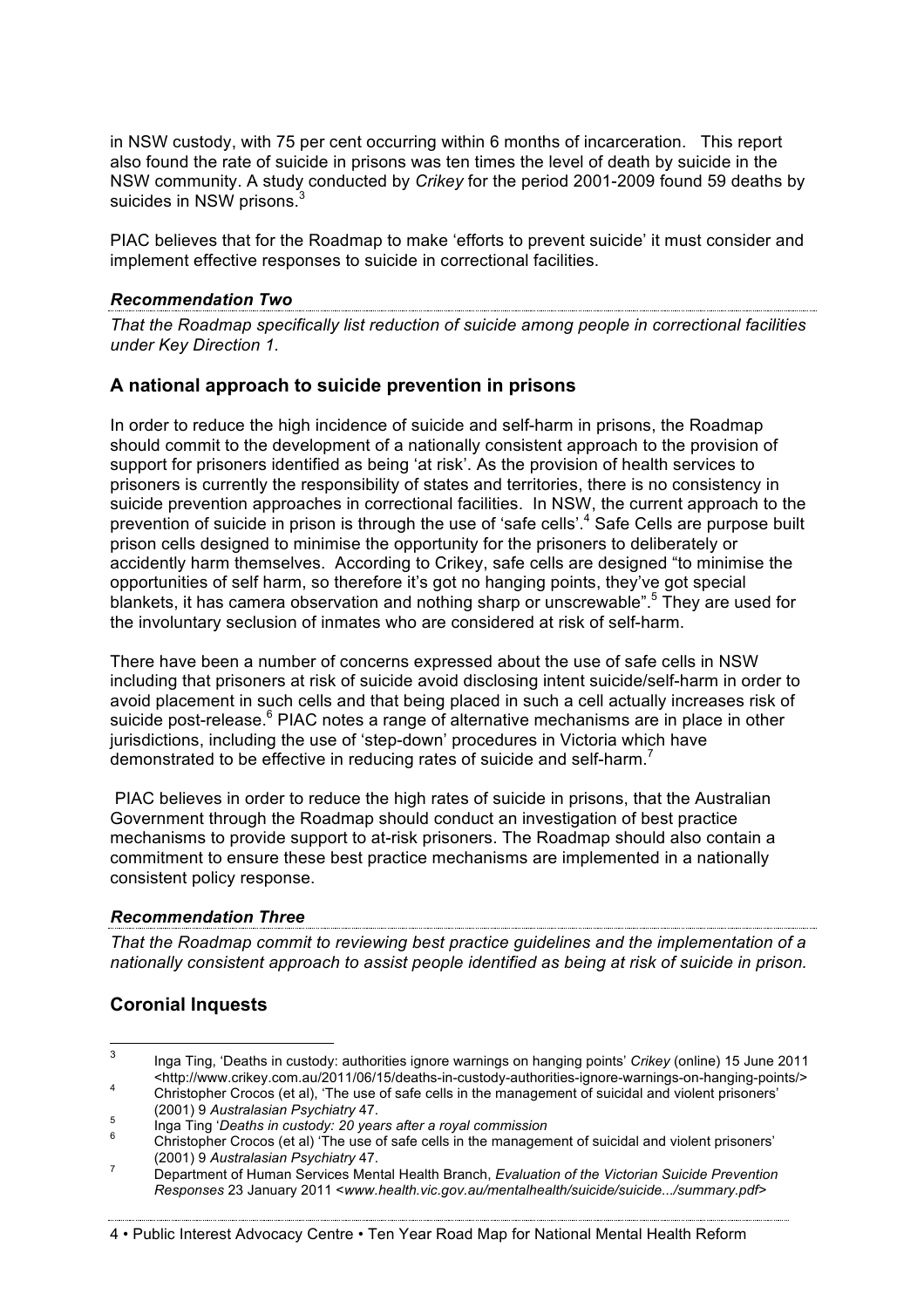PIAC has considerable experience in the area of suicide prevention in prisons, often representing the families of deceased persons in Coroners' Inquests. As a result of this experience, PIAC believes Coroners in Australia's states and territories play a vital role in suicide prevention both in terms of their scrutiny of deaths by suicide and through making recommendations so that deaths can be prevented. Coroners play an important role in public awareness about suicide. Media reporting on the conduct of Inquests as well as of Coroners' finding and recommendations is the most common way the public are made aware of the circumstances of preventable suicides in Australia.

PIAC draws the NSW Government's attention to its 2009 submission to the *Senate Community Affairs Committee Inquiry* into suicide in Australia that called for a harmonisation of coronial law on the basis of existing best practice mechanisms. $8$  PIAC believes the NSW Government should call on the Roadmap to develop such a national approach in order to prevent high rates of suicide and preventable deaths in custodial settings.

# *Recommendation Four*

*That the Roadmap commit the Australia Government to harmonisation of coronial laws.* 

# **Key Direction 2**

# **Prisoners and Mental Illness**

PIAC notes the Commonwealth Government's acknowledgement in the Roadmap of the high rates of mental illness among people in the corrections system. In 2009, the Australian Bureau of Statistics reported that 41 per cent of people who have been in prison had experienced mental illness, which is twice the prevalence of people who had not been in prison. <sup>9</sup> More recently, the Australian Institute of Health and Welfare's research report, *The health of Australia's prisoners 2010*, recorded that 31 per cent of prison entrants reported having ever been told that they had a mental health illness and 16 per cent of prison entrants reported that they were currently taking mental health related medication.<sup>10</sup> On entry to prison, almost one-fifth of prison entrants were referred to the prison mental health services for observation and further assessment following the reception assessment. Young people in juvenile detention facilities also have high rates of mental illness. The 2011 report, *NSW Young People in Custody Health Survey,* found that as many as 87 per cent of young people in custody had a psychological disorder of some description.

PIAC is concerned that the Roadmap does not provide specific measures to ensure effective mental health treatment is provided to prisoners with a mental illness. The *United Nations Principles on the Protection of People with a Mental Illness and the Improvement of Mental Health Care* provide that "all persons have the right to the best available mental health care" and that "all persons with a mental illness... shall be treated with humanity and respect".<sup>11</sup>

#### Public Interest Advocacy Centre • Ten Year Road Map for National Mental Health Reform • 5

 <sup>8</sup> Please see Peter Dodd, *Augmenting the role of the Coroner to enhance suicide prevention: submission to*  Senate Community Affairs Committee Inquiry into suicide in Australia available at http://www.piac.asn.au/publication/2009/12/091127-piac-suicide-sub

http://www.piac.asn.au/publication/2007/12/091127-piac-suicide-sub 9 Australian Bureau of Statistics, *National Survey of Mental Health and Wellbeing 2007*, (7 January 2012), Australian Bureau of Statistics http://www.abs.gov.au/ausstats/abs@.nsf/mf/4326.0

<sup>10</sup> The Australian Institute of Health and Welfare, *The health of Australia's prisoners 2010*, (10 January 2012) The Australian Institute of Health and Welfare http://www.aihw.gov.au/publication-

detail/?id=10737420111&libID=10737420110<br><sup>11</sup> Articles One and Two of the *Principles for the protection of person with mental illness and the improvement of mental health care*. Office of the United Nations High Commission, *Principles for the*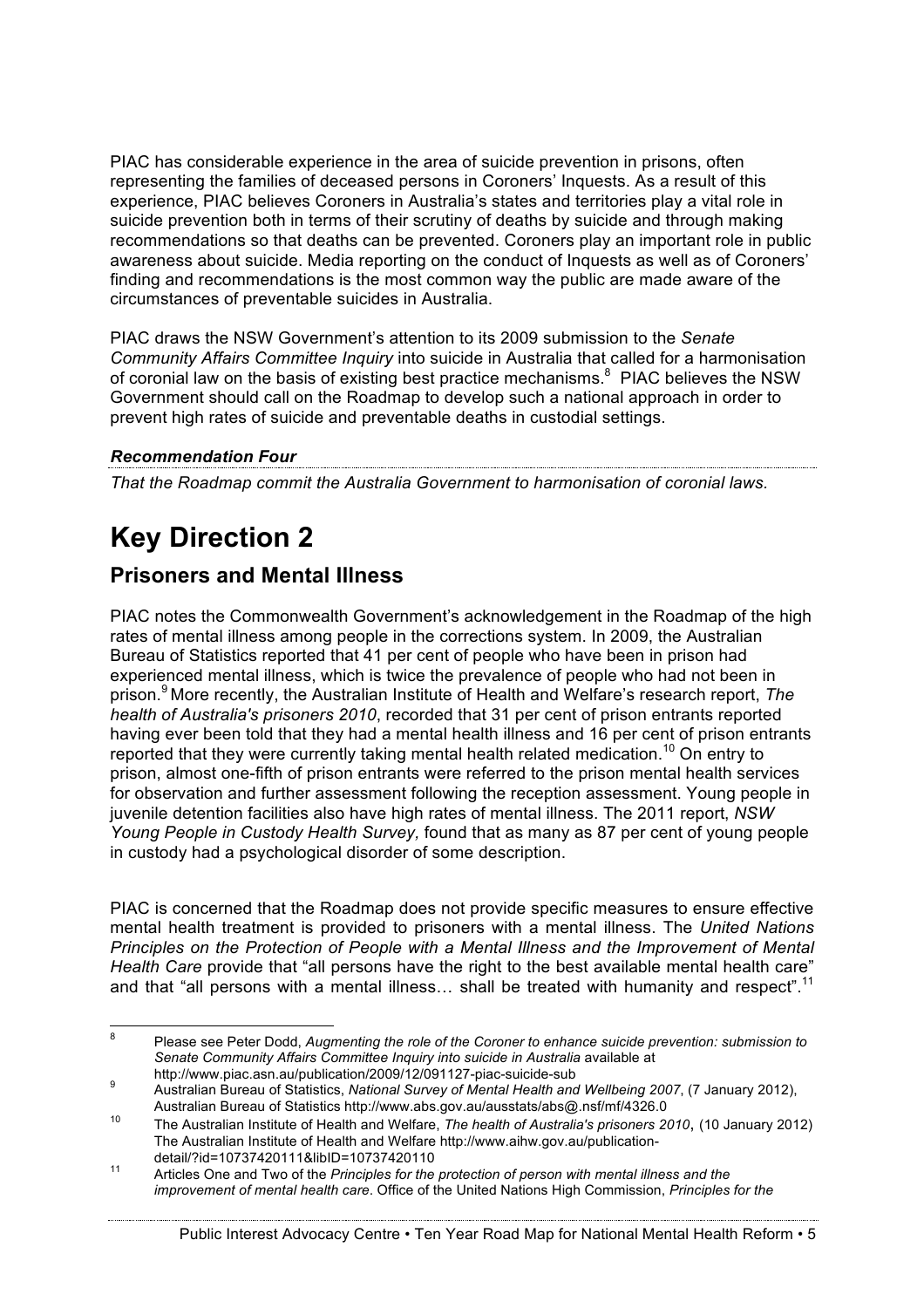The *Principles* expressly apply to people serving sentences of imprisonment "to the fullest extent possible, with only limited modifications and exceptions as are necessary in the circumstances". The *Standard Minimum Rules for the Treatment of Prisoners* provide that "prisoners with other mental diseases or abnormalities shall be observed and treated in specialised institutions under medical management" and while in prison shall be placed under the "special supervision of medical officer".<sup>12</sup> However, in practice, the needs of people with a mental illness in prisons are overlooked. The *Report of the Special Rapporteur on the right of everyone to the enjoyment of the highest attainable standard of physical and mental health* noted 'current services are insufficient to treat the number of inmates who suffer from mental illness' and that 'resourcing of mental health diagnosis and treatment within prisons, particularly for chronic illnesses, remains inadequate'.<sup>13</sup>

While the provision of mental health services to prisoners is ultimately a state responsibility, PIAC believes that the Commonwealth Government, through the Roadmap, should provide a national focus and strategy to ensure access to appropriate treatments is secured. PIAC believes working with state and territory governments to ensure such strategies are developed should be embedded in the short-term and long-term action items of the Roadmap.

## *Recommendation Five*

*That the NSW Government recommend that the Roadmap, under Key Direction 2, commits to working with states and territories to ensure access to effective mental health treatment for people in the corrections system.'* 

# **Post-release coordination and support**

PIAC welcomes the Commonwealth Government's recognition in Key Direction 2 of the Roadmap of the need for early intervention strategies to ensure greater coordination between government agencies (particularly those in the justice and corrections systems). In PIAC's experience, the lack of coordination between government agencies in the corrections and justice system is most evident in relation to prisoners post-release. PIAC directs the NSW Government to the work of Professor Eileen Baldry, whose work has highlighted how limited post-release coordination and support by government agencies has led to high rates of recidivism, lack of appropriate mental health treatment and homelessness among postrelease prisoners.<sup>14</sup> Informed by the work of Professor Baldry and our own case work with the Homeless Persons' Legal Service, PIAC is currently undertaking a project to document the experiences of people who are experiencing homelessness who have been released from prison. The project will also examine particular difficulties faced by services and agencies that assist homeless people in providing services to homeless people recently released from prison. PIAC believes it is essential that the Roadmap provide specific reference to the need for coordination of government agencies post-release and for it to

*protection of person with mental illness and the improvement of mental health care, (23 January 2012)* 

Office of the United Nations High Commission http://www2.ohchr.org/english/law/principles.htm <sup>12</sup> Office of the United Nations High Commission, *Standard Minimum Rules for the Treatment of Prisoners,*  (23 January 2012) Office of the United Nations High Commission

#### 6 • Public Interest Advocacy Centre • Ten Year Road Map for National Mental Health Reform

<sup>&</sup>lt;http://www2.ohchr.org/english/law/treatmentprisoners.htm> <sup>13</sup> Office of the United Nations High Commission, *Special Rapporteur on the right of everyone to the enjoyment of the highest attainable standard of physical and mental health* (23 January 2012) Office of the

United Nations High Commission <http://daccess-ods.un.org/TMP/743090.286850929.html><br>14 For example see Eileen Baldry et al 'Ex-prisoners, accommodation and the state: post-release in Australia' (2006) 39 *ANZ Journal of Criminology* 20.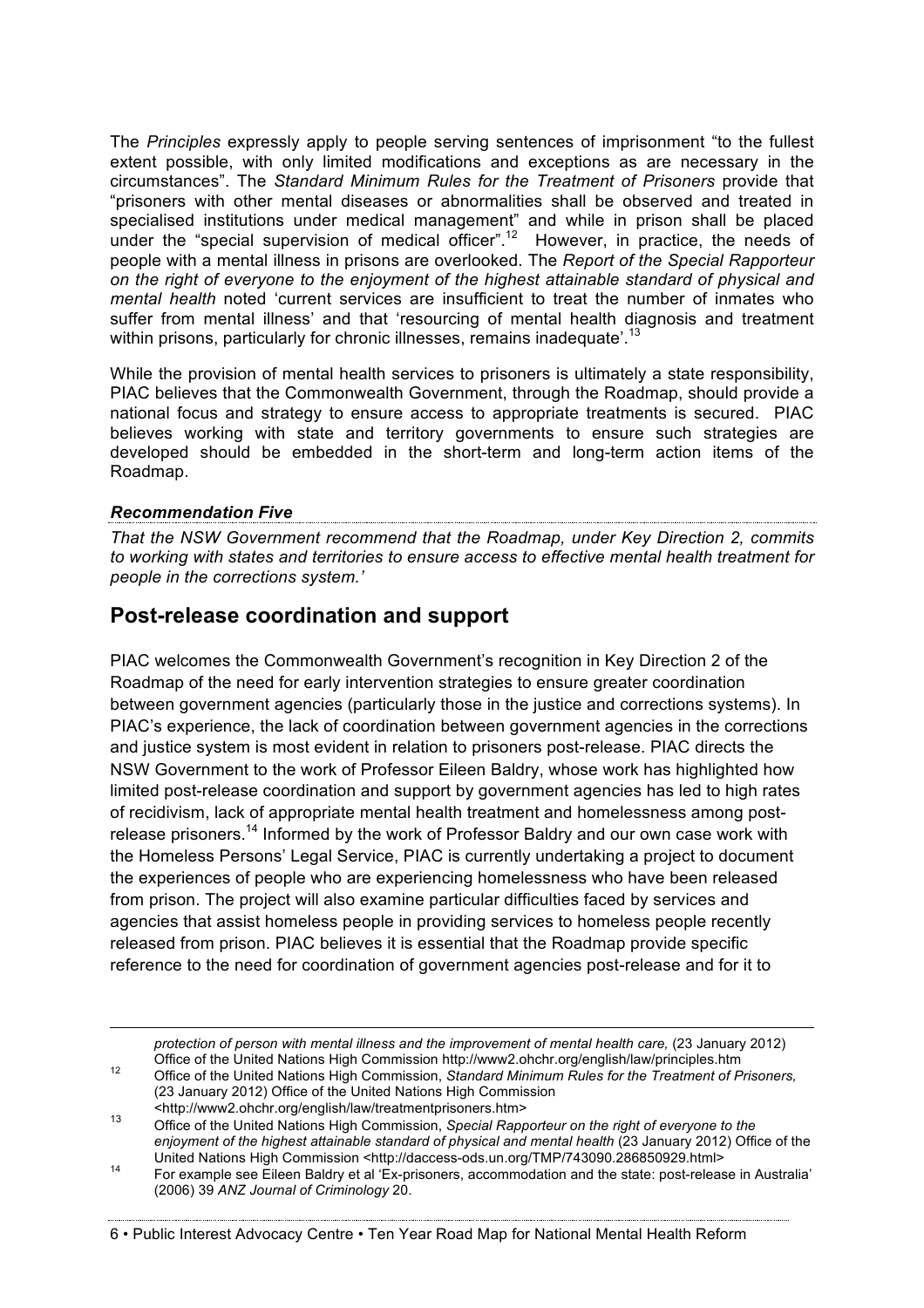commit the Commonwealth Government to a process of evaluating the effectiveness of current post-release services.

*Recommendation Six That Roadmap recognise the need for greater coordination of post release services under Key Direction 2.* 

## *Recommendation Seven*

*That the Roadmap commit to the development of a nationally consistent and evidence based approach to the issue of post-release support for prisoners.* 

# **Diversionary mechanisms**

PIAC supports the inclusion of the 'development of court diversion programs' as an action item under Key Direction 2 of the Roadmap. However, as noted above, PIAC is concerned that the Roadmap provides no detail about effective court diversionary schemes currently in operation, and does not include a process for ensuring state and territory government work towards implementing such schemes.

PIAC believes as part of obtaining data on effective diversionary schemes, the NSW Government should discuss with the Commonwealth the operation of s32 and s33 of the *Mental Health* (*Forensic Provisions*) *Act 1990* (NSW) and the Magistrates Early Referral Into Treatment (MERIT). While the NSW Law Reform Commission consultation paper, *People with cognitive and mental health impairments in the criminal justice system,* has a number of recommendations for reform to the operation of the process for diversion in NSW<sup>15</sup>. PIAC believes s32 and s33 of the *Mental Health* (*Forensic Provisions*) *Act* 1990 (NSW) are important mechanisms for ensuring appropriate diversion into treatment and support.

In addition to diversionary options in NSW, the Roadmap should also investigate options such as mental health courts/specialist lists including the effectiveness of current list in Tasmania (via the Magistrates Court of Tasmania's Mental Health Diversion List Program) and Victoria (via the Melbourne Magistrates' Court's Assessment and Referral Court List).

## *Recommendation Eight*

*That the Roadmap compile data on effective court diversionary schemes for people with a mental illness and commit to working with state and territory governments to implement such diversionary options.* 

# *Recommendation Nine*

*That the NSW Government refer to the operation of s32 and s33 of the* Mental Health *(*Forensic Provisions*)* Act *1990 (NSW) in its submission to the Roadmap.* 

```
<http://www.lawlink.nsw.gov.au/lawlink/lrc/ll_lrc.nsf/pages/LRC_cref120>
```
<sup>&</sup>lt;sup>15</sup> The NSW Law Reform Commission recommends some of the following reform mechanisms: providing the NSW Police with greater powers to issue cautions to people with a cognitive impairment or a mental illness (under s107 of the *Law Enforcement (Powers and Responsibilities) Act 2002*), reforms to s32 and s33 of the *Mental Health* (*Forensic Provisions*) *Act* 1990 (NSW), the expansion of programs such as Magistrates Early Referral Into Treatment (MERIT) and the development of a specialist mental health court list in local courts as specific measures the NSW Government could undertake. Please see NSW Law Reform Commission, *People with cognitive and mental health impairments in the criminal justice system* (23 January 2012) NSW Law Reform Commission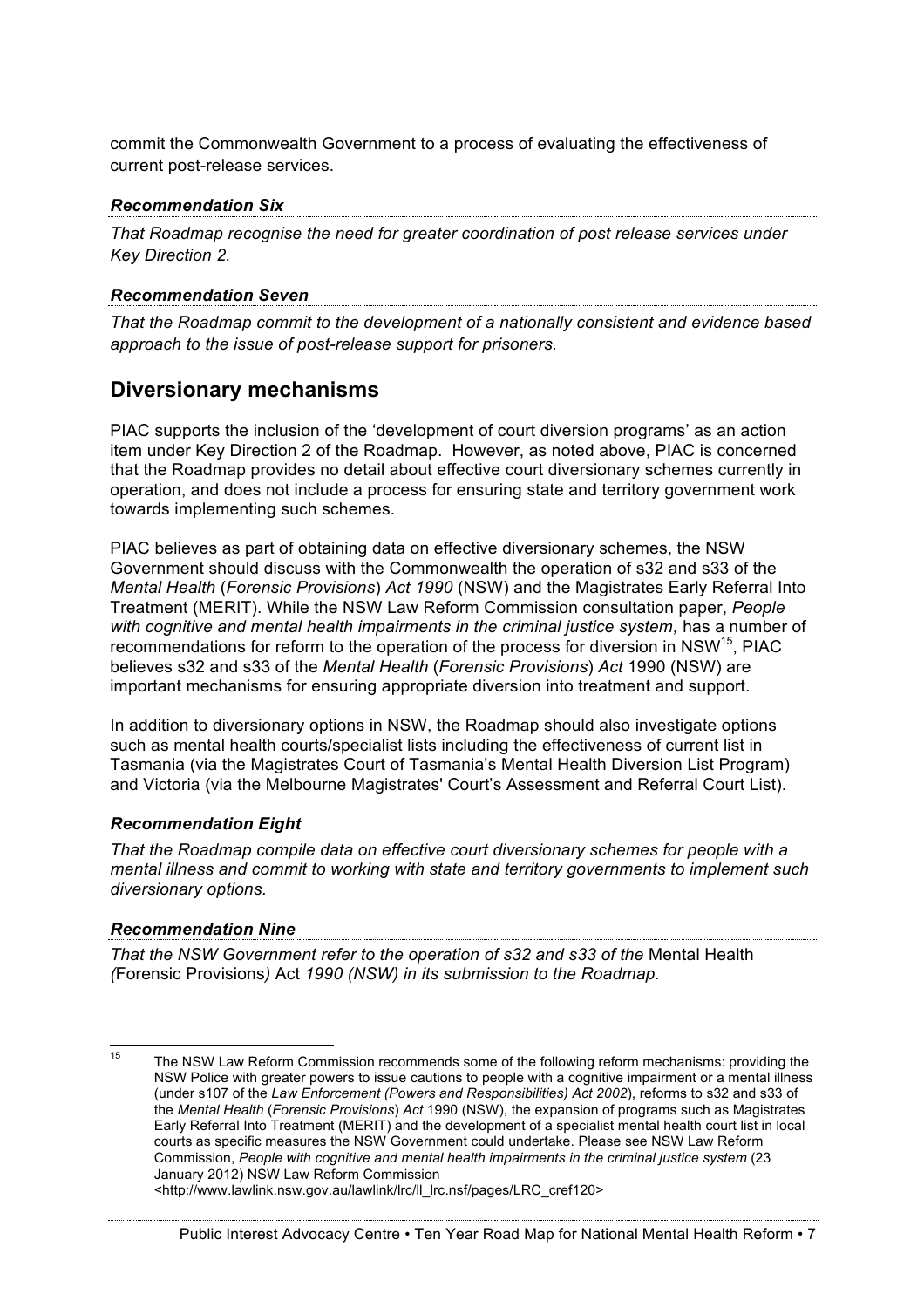# **Key Direction 5**

# **Accessibility for vulnerable groups. People experiencing homelessness.**

PIAC supports the Roadmap's recognition of the need to improve the accessibility of mental health services for vulnerable and at risk groups. In particular, PIAC believes the Roadmap should identify and provide specific approaches to improve access to effective mental health treatment among people at risk of and those currently experiencing homelessness.

# **Homeless Persons' Legal Service**

The Homeless Persons' Legal Service (HPLS)<sup>16</sup> provides free legal advice and on-going representation to people who are homeless or at risk of homelessness. In addition, HPLS works closely with people experiencing homelessness to identify effective public policy responses to issues facing homeless people. The HPLS Solicitor Advocate provides court representation for people who are homeless and charged with minor criminal offences.

From 1 January 2010 to 30 June 2011, the HPLS Solicitor Advocate provided court representation to 104 individual clients.<sup>17</sup> Of these:

- 53 per cent disclosed that they had a mental illness;
- 62 per cent disclosed that they had drug or alcohol dependency;
- 76 per cent said that they had either a mental illness or drug/alcohol dependency;
- 38 per cent disclosed that they had both a mental illness and drug/alcohol dependency; and
- 45 per cent indicated that they had previously been in prison.

# **Homelessness and links with mental illness**

In its 2003 study into the legal needs of homeless people in NSW, the Law and Justice Foundation of NSW reported that mental health, alcohol and drug issues, dual diagnosis and other complex needs are prevalent among the homeless population, particularly those who are entrenched in homelessness.18 In their 1998 study of 210 homeless people in emergency hostels in inner Sydney, Hodder, Tenson and Buhrich reported that 75 per cent of their sample had either mental health problems, drug use disorder or alcohol disorder. Forty-eight percent of the sample had a drug use disorder and 55 per cent reported an alcohol disorder.19 A 2003 study involving 403 homeless young people in Melbourne aged 12-20 found that 26 per cent of those surveyed reported a level of psychological distress indicative of a psychiatric disorder.<sup>20</sup> Most recently, in their study of 4,291 homeless people in

8 • Public Interest Advocacy Centre • Ten Year Road Map for National Mental Health Reform

<sup>&</sup>lt;sup>16</sup> HPLS is a joint project of PIAC and the Public Interest Law Clearing House NSW (PILCH).<br><sup>17</sup> Over this period the HPLS Solicitor Advocate completed 135 client files for these 104 individual clients.

Several of these clients returned to the HPLS Solicitor Advocate with additional criminal charges arising in

separate circumstances.<br>18 Suzie Forell, Emily McCarron, and Louis Schetzer, (2005), *No Home, No Justice? The Legal Needs of*<br>18 Homeless People in NSW, Law and Justice Foundation of NSW, Sydney, at 124.

*Homeless People in NSW*, Law and Justice Foundation of NSW, Sydney, at 124. <sup>19</sup> Tracey Hodder, et al *Down and Out in Sydney: Prevalence of Mental Disorders, Disability and Health* 

*Service Use Among Homeless People in Inner Sydney*, Sydney, Sydney City Mission, 1998, 19-25. <sup>20</sup> Ben Rossiter, et al (2003) *Living Well? Homeless Young People in Melbourne*, Melbourne, Australian Research Centre in Sex, Health and Society,17.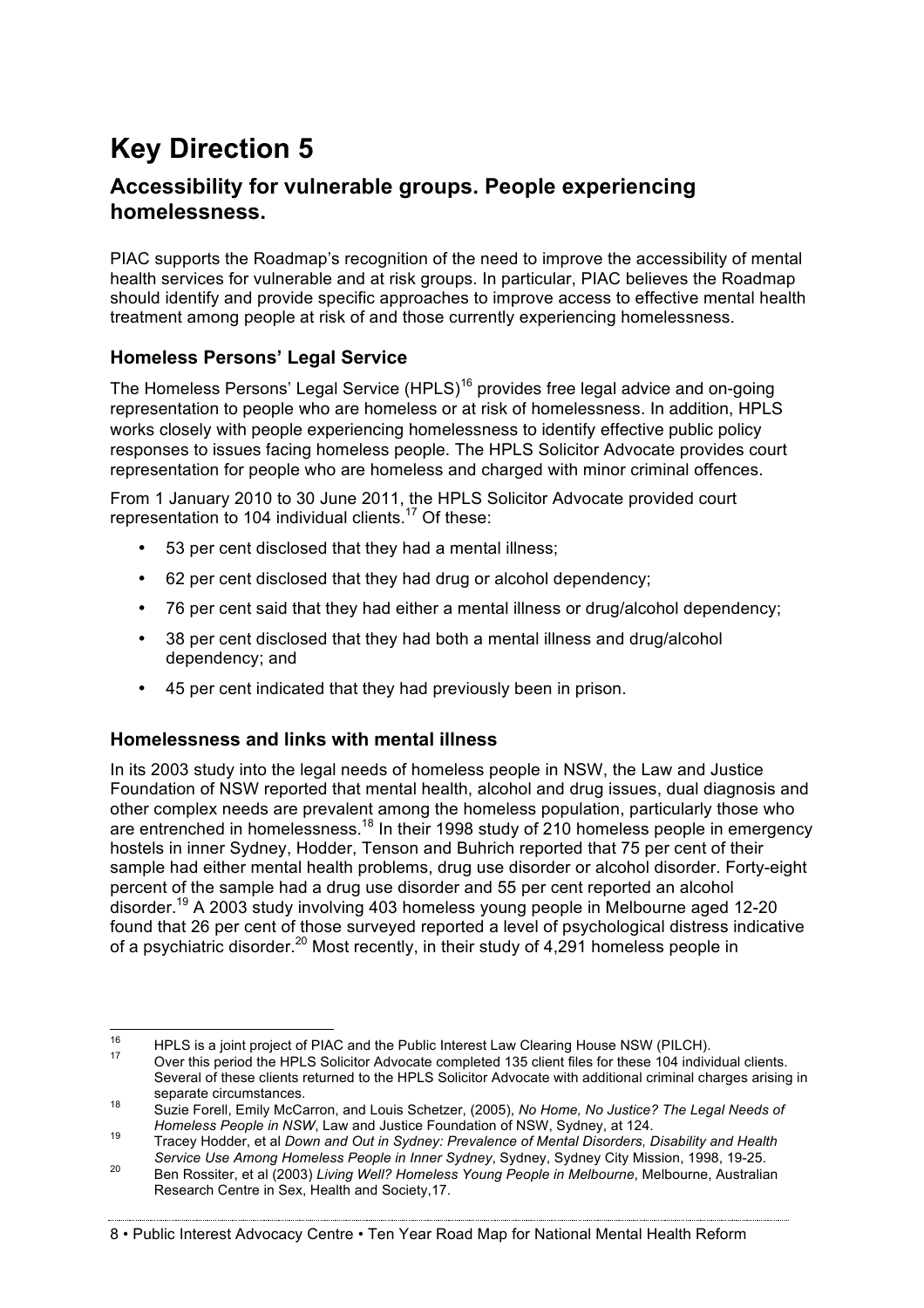Melbourne, released in 2011, Johnson and Chamberlain found that 31 per cent of their sample had a mental illness (not including any form of alcohol or drug disorder).<sup>21</sup>

The links between homelessness and mental illness have also been identified as being 'intertwined in terms of cause and effect' by the Australian Government's White Paper on Homelessness *The Road Home, A National Approach to Reducing Homelessness. 22*

PIAC believes the Roadmap should similarly recognise the considerable links between homelessness and mental illness and develop specific recommendations to ensure homeless people have access to effective mental health treatments and supports.

## *Recommendation Ten*

*That the Roadmap specifically address the needs of people at risk of and those currently experiencing homelessness as a vulnerable group under Key Direction 5.* 

*Recommendation Eleven That the Roadmap develop specific recommendations in regard to the provision of mental health services to people experiencing homelessness.* 

# **A rights-based response**

PIAC welcomes the Roadmap's recognition of the need for nationally consistent legislation to address the growing rates of mental illness in Australia. PIAC believes it is essential that this legislation and the Roadmap itself should adopt a human rights framework.

In its current form, the Roadmap not only lacks such a framework, but also fails to make any reference to important international human rights relating to mental illness such as the *UN Principles for the Protection of Persons with Mental Illness and for the Improvement of Mental Health Care. 23*

The *UN Principles for the Protection of Persons with Mental Illness and for the Improvement of Mental Health Care* provides specific guidance on standards of care, allocation of resources and handling of complaints and is invaluable in the development of an effective, national based response to the area of mental health. PIAC also notes that the Roadmap fails to incorporate the work of the *National Human Rights Baseline* in reviewing the compliance state and territory territories government's mental health policy with such human rights standards. PIAC believes the findings of the *National Human Rights Baseline* and the *National Human Rights Action Plan* should be used to inform specific actions in the Roadmap.

# *Recommendation Twelve*

*That the Roadmap use a human rights framework to analyse gaps in delivery of effective services to people with a mental illness.* 

 <sup>21</sup> Guy Johnson and Chris Chamberlain (2011), 'Are the Homeless Mentally Ill?', *Australian Journal of Social* 

Issues, Autumn 2011, 35.<br>Commonwealth of Australia, The Road Home, A National Approach to Reducing Homelessness (2009) 14.<br>Principles for the protection of person with mental illness and the improvement of mental health ca Office of the United Nations High Commission, *Principles for the protection of person with mental illness and the improvement of mental health care,* (23 January 2012) Office of the United Nations High Commission <http://www2.ohchr.org/english/law/principles.htm>